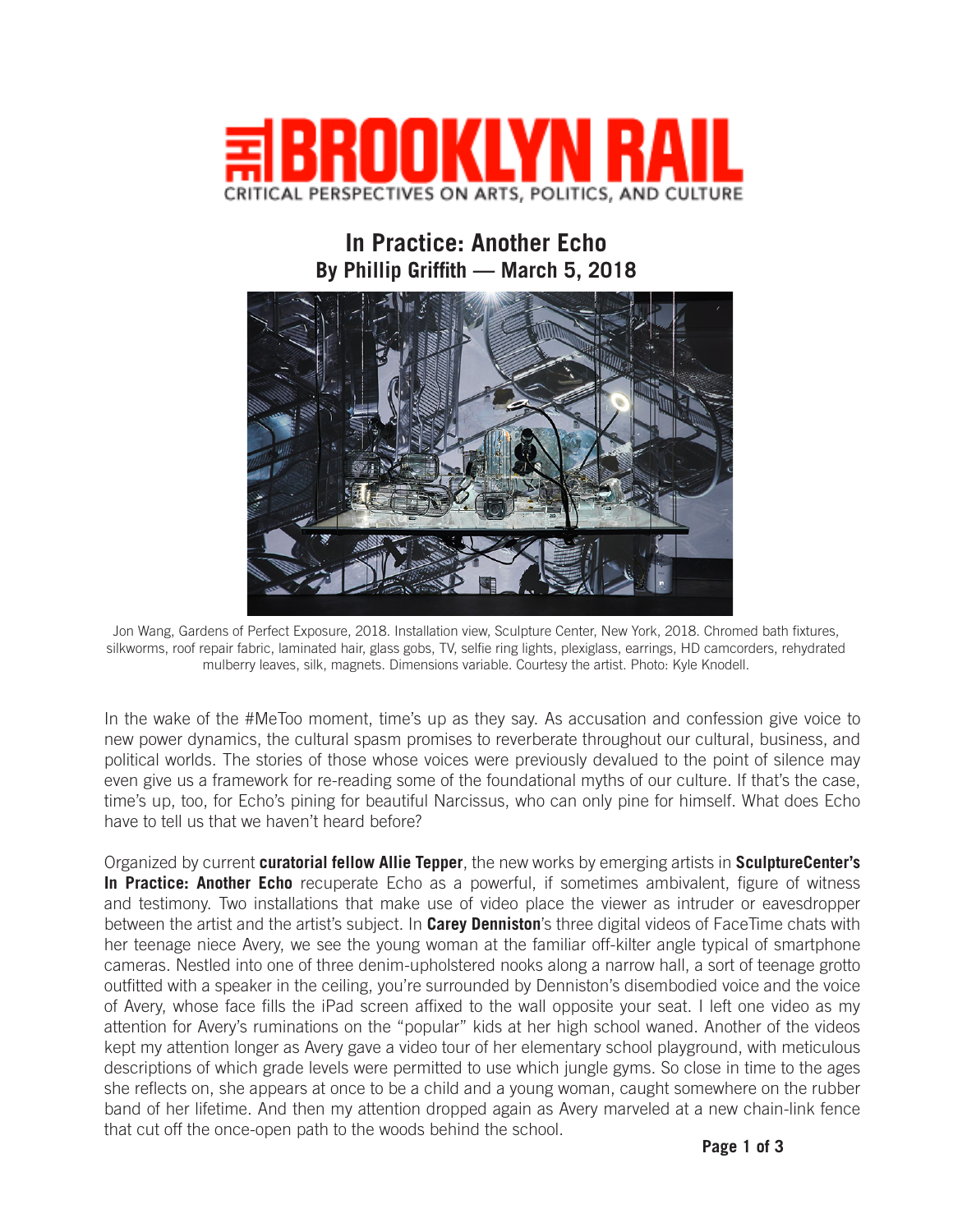**Jon Wang**'s installation Gardens of Perfect Exposure surrounds you, too, but leaves you little comfort like that found in Denniston's cushioned denim alcoves. Two video projections light the room, cast on walls opposite one another. At the center of the room, a chrome contraption hangs from the ceiling. It is assembled from the kind of metal caddies and other accessories that hang from showerheads but looks, on first glance, like a sinister hamster maze under too-bright lights. With hindsight, it recalls, too (and perhaps more in line with Wang's intentions), an architectural model of ancient hanging gardens, complete with pendant earrings dangling as decoration whose jewels rhyme with what the official description calls greenish-blue "glass gobs" scattered on the hanging platform. The earrings provide a visual echo, or prediction, of another component of the installation: silkworms—some writhing with life, some deathly still—and bits of mulberry leaves to feed them on the journey of their lifecycle from larva to worm to dangling cocoon. Leaning in to get a better look at the silkworms (are they living? are they dead?) and the strands of hair that also litter the platform, your own head appears, larger than life-sized, in one of the video projections. All is under surveillance in this model garden, and the telescoping of scale from chrome model garden, to human, to video projection is vertiginous and subjects us to a hyperawareness of our own psychological and perceptual transformations while looking.



Courtney McClellan, Midlands (Part 1), 2018. Video still. HD video. Courtesy the artist.

**Baseera Khan** stages a different kind of address, one meant to be overheard by the viewer of her videos. Installed in a specially designed karaoke lounge with benches covered in pleather, her own underwear, prayer rugs, and other fabrics, these videos record Khan's karaoke performance in one of her "acoustic sound blankets," a sort of black poncho made of acoustic dampening material with an opening for the head embellished by gold embroidery. Sometimes she wears these blankets with her head through the embellished opening, but in these karaoke videos her body and voice disappear beneath the blanket, though we still see her in part as the camera allows us to peer through the blanket opening. Like Echo, and karaoke singers the world over, she only repeats the words of others: in this case, she performs to music borrowed from Rihanna, Bibi Bourelly, and Kevin Abstract in a defiant address to a Richard Serra sculpture and the tradition it represents.